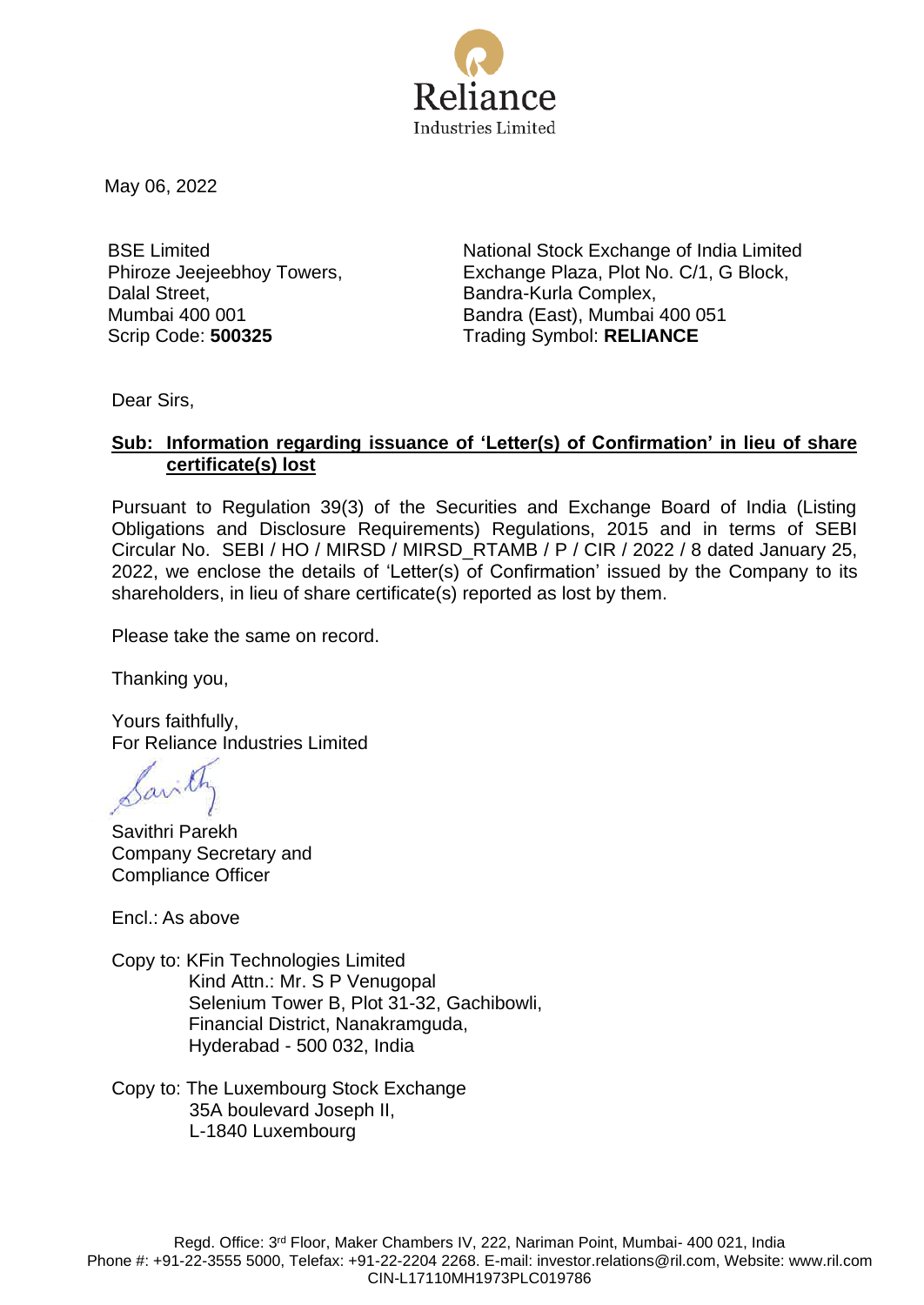## **Annexure to our letter dated May 06, 2022 for loss of share certificate(s) RELIANCE INDUSTRIES LIMITED**

**Details of Letter(s) of Confirmation issued on May 06, 2022 in lieu of share certificate(s) lost**

| SR.            | <b>FOLIO NO.</b>    | <b>NAME</b>                                | NO. OF         | <b>OLD</b>                          | <b>LETTER OF</b>                     | <b>DISTINCTIVE NUMBERS</b> |            |
|----------------|---------------------|--------------------------------------------|----------------|-------------------------------------|--------------------------------------|----------------------------|------------|
| NO.            |                     |                                            | <b>SHARES</b>  | <b>CERTIFICATE</b><br><b>NUMBER</b> | <b>CONFIRMATION</b><br><b>NUMBER</b> | <b>FROM</b>                | TO         |
| 1              | 027126502           | <b>SATISH RATILAL BUDHBHATTI</b>           | $\overline{2}$ | 12458713                            | 2488                                 | 256101398                  | 256101399  |
|                |                     |                                            | $\overline{2}$ | 61957333                            |                                      | 2181800414                 | 2181800415 |
| $\overline{2}$ |                     | 104295684 N S VASUNDHARA                   | 18             | 62131671                            | 2489                                 | 2183882753                 | 2183882770 |
| 3              | 032711618           | MR MAHENDRAKUMAR NAROTTAMDAS PATEL         | 10             | 56199268                            | 2490                                 | 199822985                  | 199822994  |
| 4              | 031759358           | KAMAL KUMAR JAIN                           | 20             | 4071979                             | 2491                                 | 64648879                   | 64648898   |
|                |                     |                                            | 10             | 10515645                            |                                      | 188142681                  | 188142690  |
| 5              | 100976733 K C JOY   |                                            | 18             | 57896636                            | 2492                                 | 1605806273                 | 1605806290 |
| 6              | 114983708           | JAYESH KUMAR TAUNK                         | 36             | 66985449                            | 2493                                 | 6905104495                 | 6905104530 |
| 7              | 053441572           | <b>SHANTI NORONHA</b>                      | 20             | 11502093                            | 2494                                 | 207461812                  | 207461831  |
|                |                     |                                            | 20             | 50909386                            |                                      | 1165141124                 | 1165141143 |
| 8              | 061118586           | JAYANDRA KUMAR JOHRI                       | 1              | 14060492                            | 2495                                 | 330992017                  | 330992017  |
|                |                     |                                            | $\mathbf{1}$   | 50406083                            |                                      | 1160356906                 | 1160356906 |
|                |                     |                                            | $\mathbf 2$    | 61882543                            |                                      | 2180971294                 | 2180971295 |
|                |                     |                                            | 4              | 66489741                            |                                      | 6860297248                 | 6860297251 |
| 9              | 046004914           | YOGESH DESAI                               | 8              | 15049525                            | 2496                                 | 100639837                  | 100639844  |
|                |                     |                                            | 12             | 15049525                            |                                      | 186327495                  | 186327506  |
|                |                     |                                            | 10             | 15049525                            |                                      | 202461392                  | 202461401  |
|                |                     |                                            | $\overline{2}$ | 15049525                            |                                      | 203615942                  | 203615943  |
|                |                     |                                            | 10             | 15049525                            |                                      | 203684005                  | 203684014  |
|                |                     |                                            | 5              | 15049525                            |                                      | 217637942                  | 217637946  |
|                |                     |                                            | $\mathbf{1}$   | 15111074                            |                                      | 293003957                  | 293003957  |
|                |                     |                                            | $\mathbf{1}$   | 15111074                            |                                      | 293003958                  | 293003958  |
|                |                     |                                            | $\mathbf{1}$   | 15111074                            |                                      | 293003959                  | 293003959  |
| 10             | 028317735           | <b>PUSPA RANI BADAL</b>                    | 15             | 13161648                            | 2497                                 | 271418887                  | 271418901  |
| 11             |                     | 124608484 S RAJAGOPALAN                    | 36             | 66841838                            | 2498                                 | 6891245077                 | 6891245112 |
| 12             | 001770829           | <b>BANKU BIHARI DATTA</b>                  | 35             | 3092749                             | 2499                                 | 49469528                   | 49469562   |
|                |                     |                                            | 3              | 6354308                             |                                      | 134575299                  | 134575301  |
| 13             | 036054409           | MAHENDRAKUMAR BHMJIBHAI                    | 12             | 62044999                            | 2500                                 | 2182790518                 | 2182790529 |
| 14             | 064287338           | MANISH B NAKUM                             | 10             | 66538191                            | 2501                                 | 6863777354                 | 6863777363 |
| 15             | 022762630           | POORAN MAL SOMANI                          | 10             | 56373754                            | 2502                                 | 144287756                  | 144287765  |
|                |                     |                                            | 4              | 56373754                            |                                      | 144288016                  | 144288019  |
|                |                     |                                            | 8              | 56373754                            |                                      | 144960621                  | 144960628  |
|                |                     |                                            | 18             | 56373754                            |                                      | 144969610                  | 144969627  |
|                |                     |                                            | 10             | 56373754                            |                                      | 146599118                  | 146599127  |
| 16             |                     | 107108389 SAT PAL LUDHARA                  | 18             | 57566066                            | 2503                                 | 1595993478                 | 1595993495 |
|                |                     |                                            | 18             | 61857022                            |                                      | 2180640292                 | 2180640309 |
| 17             |                     | 109197311 SHYAM SUNDER MARWARI             | 45             | 62286870                            | 2504                                 | 2191401266                 | 2191401310 |
| 18             |                     | 121269476 ATLURI VEERA PRABHU CHALAPATIRAO | 9              | 59170197                            | 2505                                 | 1602811937                 | 1602811945 |
|                |                     |                                            | 9              | 66785873                            |                                      | 6886449489                 | 6886449497 |
| 19             | 128034466 BIKAS ROY |                                            | 18             | 62173137                            | 2506                                 | 2184410382                 | 2184410399 |
| 20             |                     | 128878435 AMITAVA MONDAL                   | 18             | 66884310                            | 2507                                 | 6894572735                 | 6894572752 |
| 21             |                     | 067676262 ARPIT DAVE                       | 50             | 66620430                            | 2508                                 | 6870006144                 | 6870006193 |
| 22             |                     | 041393921 CYRIL KENNY VEIGASS              | 50             | 50229285                            | 2509                                 | 1158182673                 | 1158182722 |
| 23             | 036061502           | <b>CYRIL K VEIGAS</b>                      | 10             | 10415242                            | 2510                                 | 186592295                  | 186592304  |
|                |                     |                                            | 11             | 51276243                            |                                      | 1174530877                 | 1174530887 |
|                |                     |                                            | 28             | 51276244                            |                                      | 1174530888                 | 1174530915 |
| 24             | 114759751           | <b>GOVIND YERANDEKAR</b>                   | 9              | 57369460                            | 2511                                 | 1589943166                 | 1589943174 |
| 25             | 123356392           | URAVASHI V SUDANI                          | 18             | 57704282                            | 2512                                 | 1600008492                 | 1600008509 |
|                |                     |                                            | 18             | 61981672                            |                                      | 2182060574                 | 2182060591 |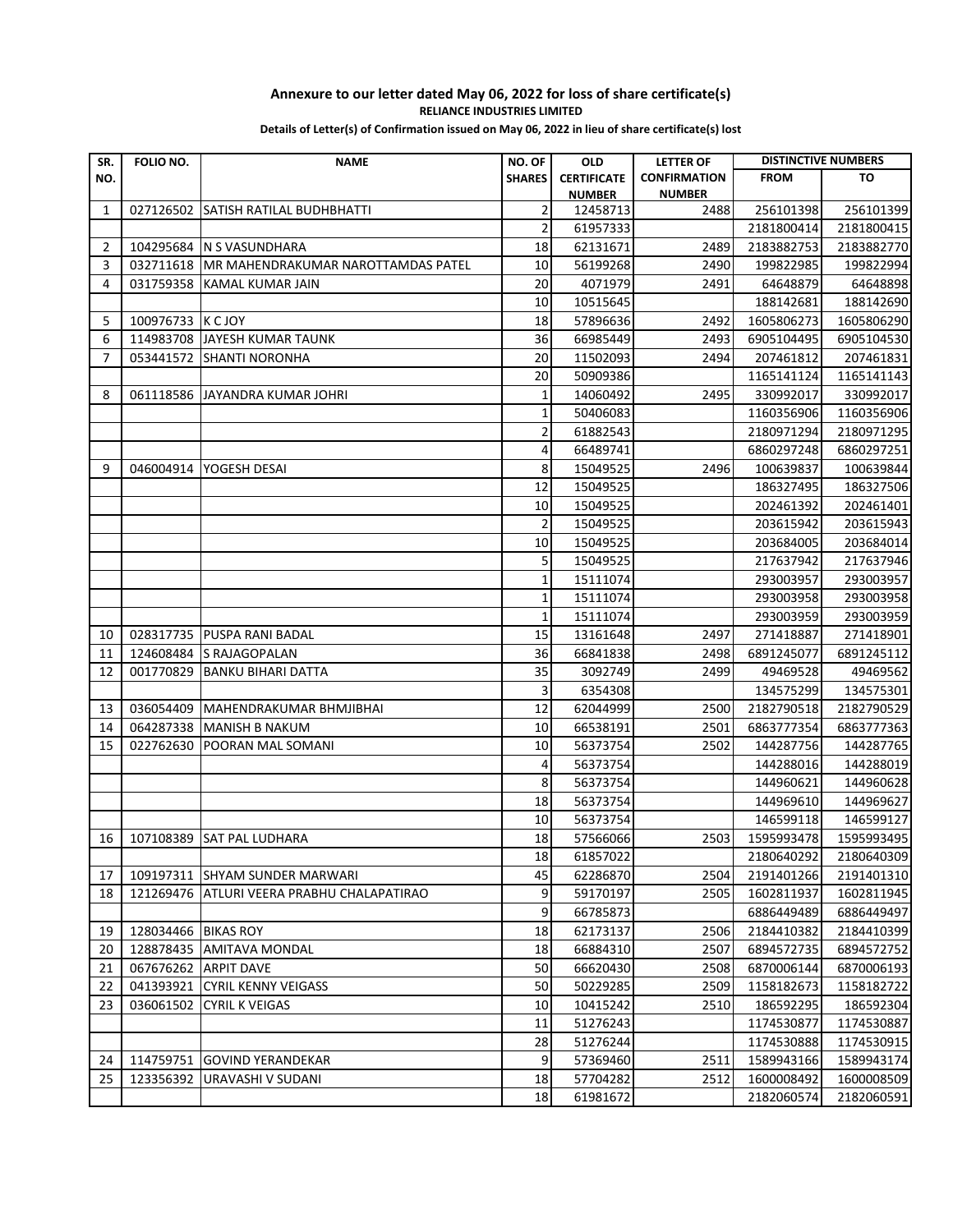## **Annexure to our letter dated May 06, 2022 for loss of share certificate(s) RELIANCE INDUSTRIES LIMITED**

**Details of Letter(s) of Confirmation issued on May 06, 2022 in lieu of share certificate(s) lost**

| SR. | FOLIO NO. | <b>NAME</b>                      | NO. OF         | <b>OLD</b>                          | <b>LETTER OF</b>                     | <b>DISTINCTIVE NUMBERS</b> |            |
|-----|-----------|----------------------------------|----------------|-------------------------------------|--------------------------------------|----------------------------|------------|
| NO. |           |                                  | <b>SHARES</b>  | <b>CERTIFICATE</b><br><b>NUMBER</b> | <b>CONFIRMATION</b><br><b>NUMBER</b> | <b>FROM</b>                | то         |
|     |           |                                  | 36             | 66604498                            |                                      | 6868742711                 | 6868742746 |
| 26  | 116489565 | <b>ANJALI GUPTA</b>              | 18             | 57476747                            | 2513                                 | 1593194088                 | 1593194105 |
|     |           |                                  | 18             | 61813908                            |                                      | 2180119304                 | 2180119321 |
|     |           |                                  | 36             | 66404234                            |                                      | 6852951352                 | 6852951387 |
| 27  | 101127055 | <b>BAGYAKUMARI K</b>             | 45             | 62515908                            | 2514                                 | 2211658710                 | 2211658754 |
|     |           |                                  | 90             | 66783760                            |                                      | 6886306294                 | 6886306383 |
| 28  | 000371564 | NARENDRA KUMAR SRIVASTAVA        | 50             | 145974                              | 2515                                 | 8111406                    | 8111455    |
|     |           |                                  | 19             | 145975                              |                                      | 8111456                    | 8111474    |
|     |           |                                  | 8              | 6242577                             |                                      | 131359352                  | 131359359  |
| 29  | 029185051 | <b>JOHN NORONHA</b>              | 20             | 3706977                             | 2516                                 | 57348839                   | 57348858   |
|     |           |                                  | 6              | 7043324                             |                                      | 143465720                  | 143465725  |
|     |           |                                  | 3              | 7043325                             |                                      | 143465726                  | 143465728  |
|     |           |                                  | 10             | 10542606                            |                                      | 188557633                  | 188557642  |
|     |           |                                  | 11             | 53270128                            |                                      | 1247147511                 | 1247147521 |
|     |           |                                  | 28             | 53270129                            |                                      | 1247147522                 | 1247147549 |
| 30  | 010474264 | SARLA SRIVASTAVA                 | 25             | 243254                              | 2517                                 | 12726919                   | 12726943   |
|     |           |                                  | 13             | 243255                              |                                      | 12726944                   | 12726956   |
|     |           |                                  | 22             | 892776                              |                                      | 22942151                   | 22942172   |
| 31  | 110724066 | V GANESH K                       | 54             | 57810665                            | 2518                                 | 1603216514                 | 1603216567 |
|     |           |                                  | 54             | 62523077                            |                                      | 2212115051                 | 2212115104 |
| 32  | 107392648 | <b>RAHUL GARG</b>                | 126            | 66440111                            | 2519                                 | 6856497331                 | 6856497456 |
| 33  | 107410034 | PRATIMA GARG                     | 108            | 66440120                            | 2520                                 | 6856497943                 | 6856498050 |
| 34  | 068957508 | PAMELA DAS                       | 25             | 14541346                            | 2521                                 | 389659900                  | 389659924  |
|     |           |                                  | 25             | 51078748                            |                                      | 1169215553                 | 1169215577 |
|     |           |                                  | 50             | 62588469                            |                                      | 2217322060                 | 2217322109 |
|     |           |                                  | 100            | 66872673                            |                                      | 6893727293                 | 6893727392 |
| 35  | 108404861 | <b>APURBA SAMANTA</b>            | 18             | 57627222                            | 2522                                 | 1597765362                 | 1597765379 |
|     |           |                                  | 36             | 66501497                            |                                      | 6861194726                 | 6861194761 |
| 36  | 125107799 | <b>BISHWANATH BHEWANEWALA</b>    | 18             | 62197766                            | 2523                                 | 2184743672                 | 2184743689 |
|     |           |                                  | 36             | 66901395                            |                                      | 6895778583                 | 6895778618 |
| 37  |           | 030156145 MANISH KUMAR JAIN      | 158            | 66752761                            | 2524                                 | 6883985864                 | 6883986021 |
| 38  | 102829193 | <b>RAM BHAJAN LAL</b>            | 18             | 61888746                            | 2525                                 | 2181056844                 | 2181056861 |
|     |           |                                  | 36             | 66496832                            |                                      | 6860840957                 | 6860840992 |
| 39  |           | 007621345 SUJATA RAMDAS MADIWALE | 60             | 66718741                            | 2526                                 | 6881182212                 | 6881182271 |
| 40  |           | 127315259 ANOOP KUMAR DIXIT      | 27             | 57595272                            | 2527                                 | 1596846708                 | 1596846734 |
|     |           |                                  | 27             | 62272641                            |                                      | 2190389343                 | 2190389369 |
| 41  | 007493592 | <b>SHRI NIWAS BANSAL</b>         | 12             | 6585081                             | 2528                                 | 138228301                  | 138228312  |
|     |           |                                  | 25             | 16181668                            |                                      | 403954735                  | 403954759  |
|     |           |                                  | 5              | 16181669                            |                                      | 403954760                  | 403954764  |
|     |           |                                  | 8              | 53445696                            |                                      | 1250661828                 | 1250661835 |
|     |           |                                  | 34             | 53445697                            |                                      | 1250661836                 | 1250661869 |
|     |           |                                  | 63             | 58356995                            |                                      | 1620635668                 | 1620635730 |
|     |           |                                  | 147            | 62289319                            |                                      | 2191583845                 | 2191583991 |
| 42  | 084918547 | <b>KALPANA SUREKA</b>            | 22             | 52855614                            | 2529                                 | 1240673716                 | 1240673737 |
|     |           |                                  | 6              | 52855615                            |                                      | 1240673738                 | 1240673743 |
|     |           |                                  | $\overline{2}$ | 59676496                            |                                      | 145005109                  | 145005110  |
|     |           |                                  | 16             | 59676497                            |                                      | 145005111                  | 145005126  |
|     |           |                                  | 10             | 59676498                            |                                      | 182191484                  | 182191493  |
|     |           |                                  | 56             | 62305460                            |                                      | 2192713046                 | 2192713101 |